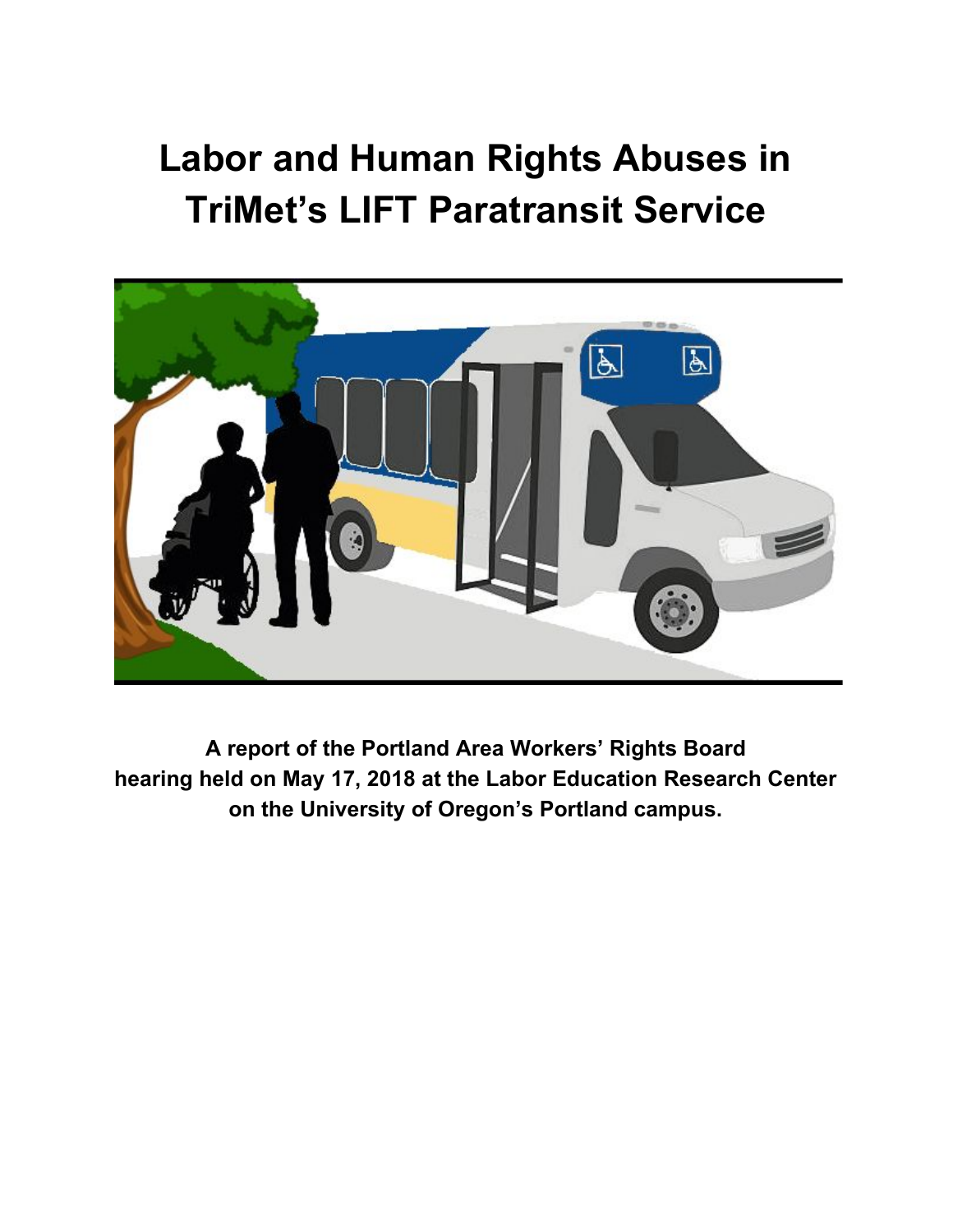## **Executive Summary**

TriMet, the public agency overseeing transit service for the Portland metropolitan area, provides critical services for millions of people every year. One key service is TriMet's LIFT paratransit, which transports elderly, disabled, and other passenger who cannot access fixed route bus and train service lines, thereby meeting a mandate of the Americans with Disabilities Act (ADA) of 1990.

This report details an investigation by the Workers' Rights Board of Portland Jobs With Justice of the labor and human rights conditions of drivers and passengers of TriMet's LIFT paratransit service and offers the recommendations of the Board's panel that heard testimony from drivers and riders of the LIFT service. There are several intersecting stories that emerge in the report, including workers' rights, disability rights, senior citizen rights, accountability of public agencies, and the outsourcing of public services to corporate interests.

The working conditions of LIFT drivers, employed by the First Transit division of the huge multinational corporation First Group, are strikingly similar to the riding conditions of passengers. Similarities include: frequent hours-long rides without permission to leave, lack of access to toilet facilities, poor coordination and planning of routes, and poor record keeping and lack of transparency by First Transit.

A society must be judged based on how it treats its most vulnerable citizens. Another important story detailed in this report looks at the emerging organizing work of the disability rights community in advocating for inclusion and accessibility, an area where the LIFT paratransit service and First Transit fall woefully short. The needs of our society's increasingly aging citizens further intersect with the shortcomings of the LIFT service, and those issues are also raised in this report.

The third intersecting story in this report details the pitfalls of outsourcing key public services to multinational corporations like First Group. Additionally, the report raises concerns about the accountability of public agencies like TriMet, which is governed by people who are appointed by the Governor of Oregon and operates with very minimal oversight by elected leadership of any particular government body.

The issues around public transit in general and TriMet in particular are complex historically, politically, and economically, and can seem intractable at times. This report offers testimony from a paratransit driver from another city that has figured out a way to provide a high quality public service performed by public employees without the labor and human rights issues plaguing LIFT. That city, Vancouver, Washington, is just across the river from TriMet's service region. The solution to our region's paratransit service problems is, indeed, not far away and is not as difficult to imagine as it may seem.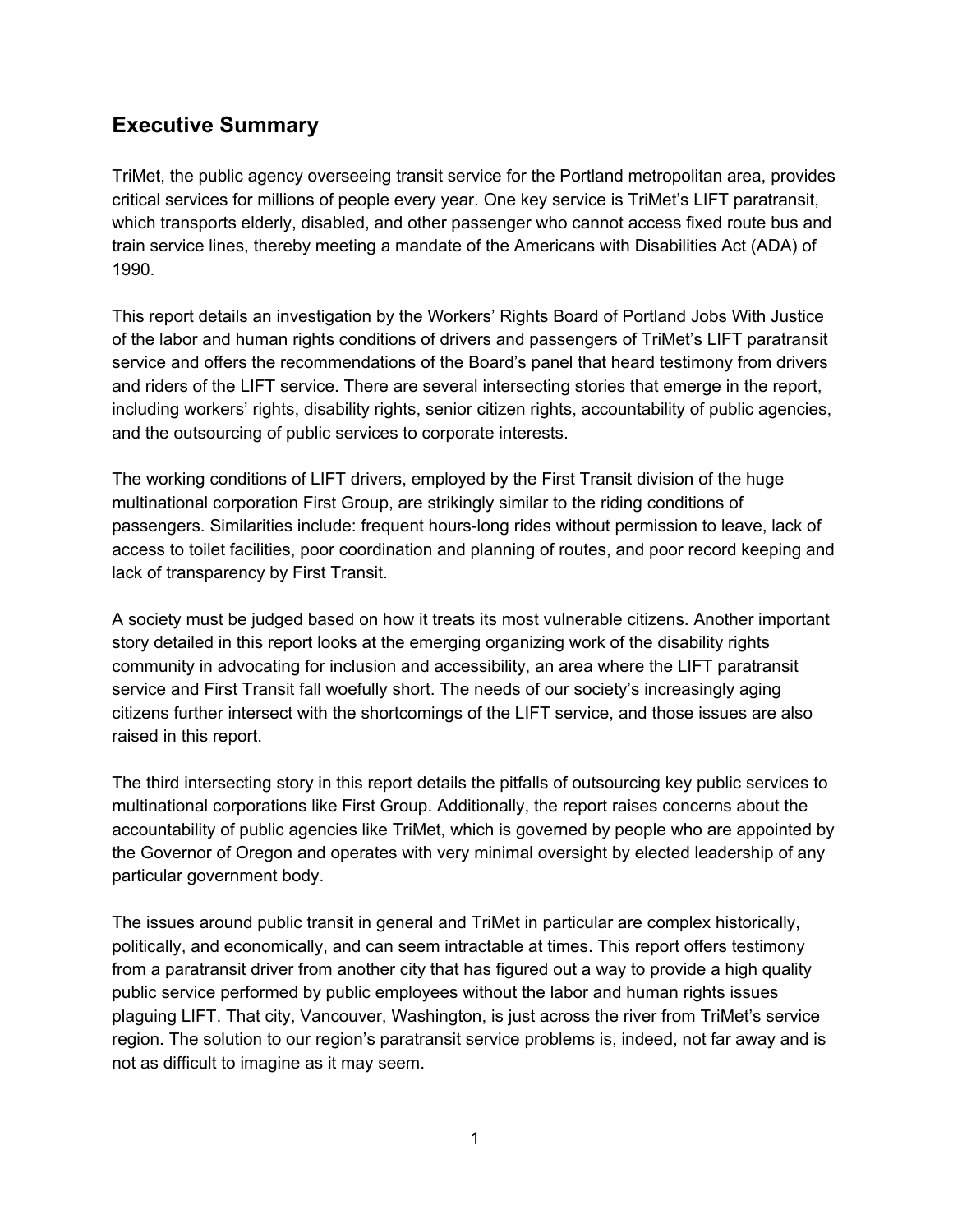#### **Members of the Hearing Panel**

(organizations listed for identification purposes only)

**Johanna Brenner (Panel Chair)** is professor emerita of Portland State University where she taught sociology and women's studies and served as Chair of the Women, Gender, and Sexuality studies department. She is a long-time Portland activist on labor and social justice issues, is a member of the Northwest Labor Notes Organizing Committee and, among other community projects, she was one of the founding members of Bus Riders Unite.

**Oregon State Senator Michael Dembrow** represents Northeast and Southeast Portland in the Oregon Senate. A long-time community college instructor, he has been in the state legislature for ten years. As a Senator, he has chaired the Workforce Committee and currently the Environment and Natural Resources Committee.

**Barbara J. Diamond** is a union-side labor and civil rights attorney in Portland and is a member of the Portland Jobs With Justice steering committee. She uses she/her pronouns and proudly identifies as a person with a disability.

**Reverend Cecil Charles Prescod, OCC**, is a brother in the Order of Corpus Christi and serves as Minister of Faith Formation at the Ainsworth United Church of Christ in Portland, Oregon. Originally from Jamaica, New York, Rev. Prescod has been an activist and organizer on a range of human rights issues.

**Orlando Lopez Bautista** is a community organizer with OPAL Environmental Justice and Bus Riders Unite who works to improve the transit service and accessibility for Low-income folks and People of Color.

#### **Testimony Provided By:**

Shirley Block, President of Amalgamated Transit Union Local 757 Karen Kreutzer, former LIFT driver Mary Maxwell, LIFT driver Cathy Redwine, LIFT driver Jill Carillo, dispatcher and employee board member of C-Tran in Vancouver, WA Nico Serra, disability rights activist and former LIFT rider Beth Omansky, LIFT rider Will Fuller, Elders in Action board member

*This hearing was held at the Labor Education Research Center on the University of Oregon campus in Portland, Oregon.*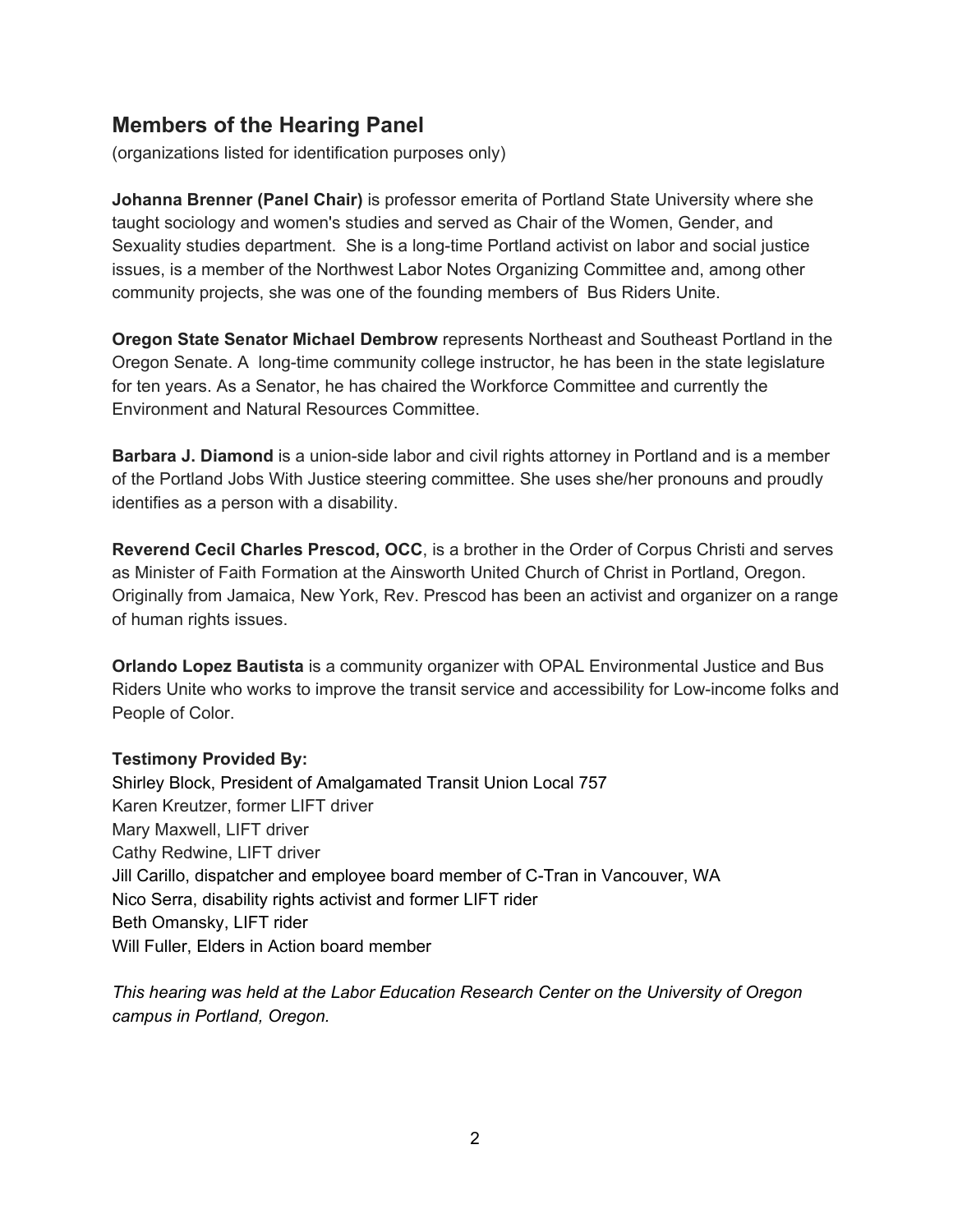## **Background**

Paratransit is a transportation service which is designed for people with disabilities, elders, and other individuals with specialized mobility needs which prevent them from using traditional, fixed-route public transit (like buses or light-rail trains). It operates a little differently from traditional bus systems, and you can think of it as somewhere between a bus trip and a taxi: riders are provided with door-to-door, round-trip service which has to be booked in advance. Paratransit is meant to help folks with disabilities and elders get to medical appointments, to work, to and from the store, or just about anywhere they need to go.

Historically, paratransit was offered on a volunteer basis by religious congregations as well as not-for-profit social service agencies. Beginning in 1973, the Federal Transit Administration began requiring some public transit agencies to offer paratransit service for riders with disabilities, but not in a comprehensive or systematic way. Since the passage of the Americans with Disabilities Act in 1990, transit agencies in the United States have been required to operate a complementary paratransit service for those who are unable to ride traditional fixed-route service. However, this requirement is an unfunded mandate. As a result, TriMet has contracted out paratransit service to a for-profit corporation in hopes of saving a little money, but this has resulted in poor and dangerous conditions for both drivers and riders.

In the Portland region, paratransit service is known as TriMet LIFT. As the name suggests, the service is ultimately overseen by TriMet, the region's mass transit district. TriMet has chosen to outsource paratransit to a for-profit contractor, First Transit, a subsidiary of the Scotland-based multinational corporation called First Group. The system is divided into three service regions, known as Region 1 (Multnomah County), Region 2 (Washington County), and Region 3 (Clackamas County).

TriMet conducts a certification process to determine a person's eligibility to ride LIFT. That involves an in-depth review of your medical documentation and history and an in-person interview with TriMet's LIFT Eligibility Coordinator. In some cases, you are required to undergo an evaluation at TriMet's Mobility Center, where you may be required to demonstrate your ability to navigate slopes, inclines, and curbs, in order to gauge your balance, strength, and coordination. Once you've been fully certified by TriMet, you are eligible to begin riding LIFT, and are allowed to schedule your first ride.

First Transit has served as the contractor providing LIFT service for TriMet since 2007, when the company acquired previous paratransit contractor Laidlaw. TriMet sets many of the parameters for how paratransit service will be operated in the region, but day-to-day operations are managed by First Transit, and the workers who drive or dispatch LIFT buses & vans are employees of First Transit. All LIFT operators, and some dispatchers, are represented by the Amalgamated Transit Union Local 757, the transit union representing workers in Oregon and southern Washington. These approximately 385 workers are organized under three separate collective bargaining agreements, one for each of the service regions.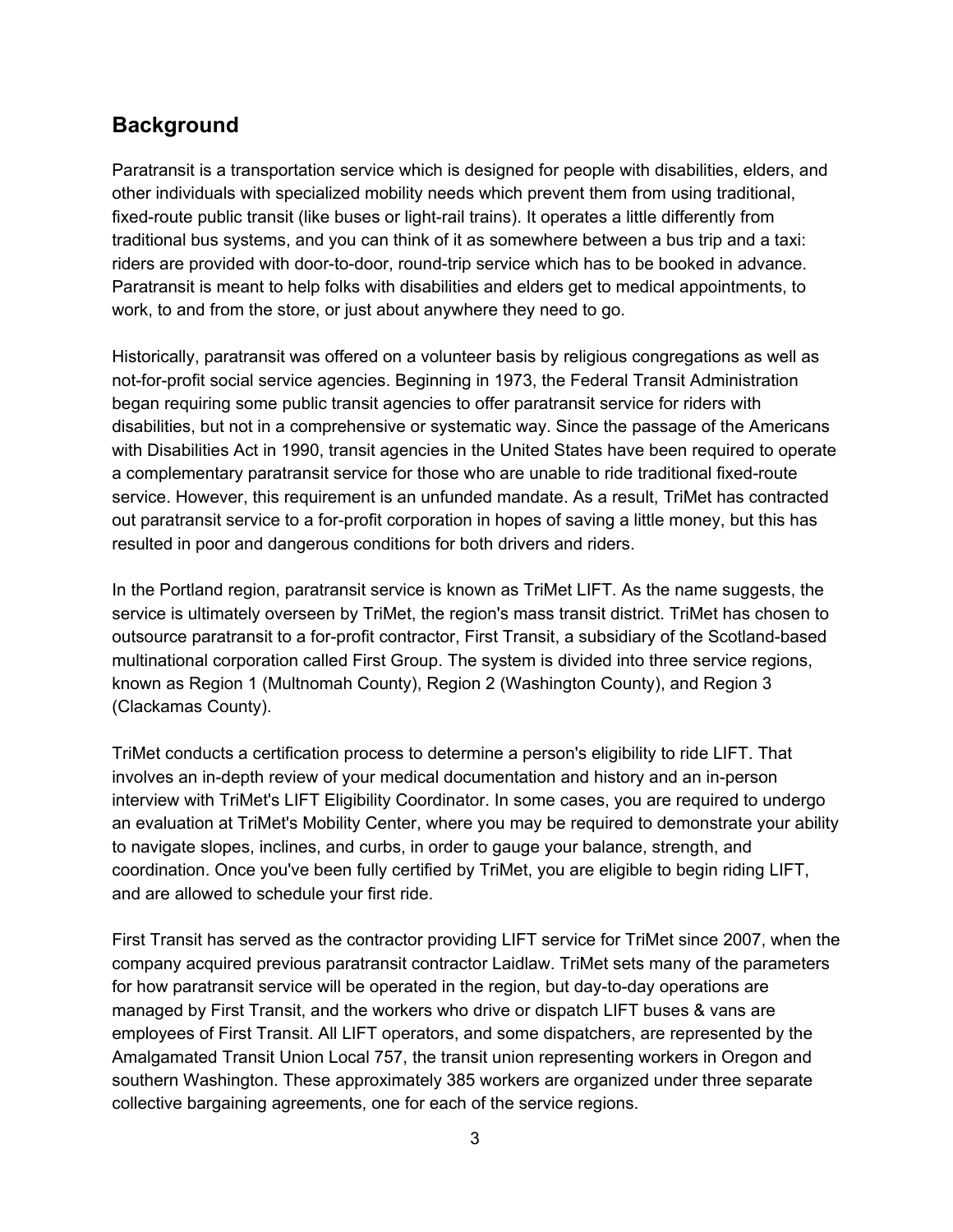When it comes to labor relations, First Transit is regarded as notoriously anti-worker and anti-union, and workers' experience in the Portland region is no different. The collective bargaining agreement for Region 1 expired in April 2016; for Region 2, in May 2016; and for Region 3, in August 2017. Workers have been attempting to negotiate new contracts for nearly two years to no avail. The major sticking point has been health insurance, especially the company's proposal to force low-wage workers to pay hundreds of dollars out of pocket every month to cover their dependents, as well as First Transit's insistence that new hires be forced into a so-called "catastrophic coverage" plan with a high deductible.

For years, LIFT operators have reported routine violations of their right to meal and rest breaks, in particular when it comes to having time to use the restroom. Operators are often scheduled to take rest breaks at the very beginning of their shift - before they've even driven - or right at the end, as they prepare to go home. Breaks can often be scheduled in such a way that an operator will drive for 5 or 6 hours with no opportunity to use the restroom. As a result, many workers hold their urine during the work day; that is partly why paratransit workers experience high rates of kidney and bladder diseases, incontinence, and other urological issues.<sup>1</sup> Other operators have decided to wear adult diapers or puppy pads to work in order to avoid visibly soiling themselves. The "choice" is between sacrificing your body or your dignity, which is a situation no worker should be confronted with.

In a just world, paratransit service would be a high-quality transportation option that allows people who are unable to ride traditional public transit to fully enjoy the communities in which they live. Unfortunately, the reality is that LIFT falls far short of that lofty goal. After hearing from concerned riders, operators, and dispatchers, Amalgamated Transit Union Local 757 requested the Portland-area Workers Rights Board to convene a hearing about the conditions at TriMet LIFT.

On the evening of May 17, 2018, the Workers Rights Board panel met to hear testimony from both workers and riders concerning human and workers' rights violations at First Transit. Workers spoke at length about the challenges they face taking breaks when they need them, and the dehumanizing reality of being forced to soil yourself at work. Riders spoke of their own challenges being stranded on LIFT buses for hours at a time, to the point where many potential riders prefer to seek out other methods of transportation, or simply opt to avoid traveling altogether.

Paratransit could, should, and must be an authentic transportation option which provides folks with disabilities, elders, and people with limited mobility full access to their communities. Paratransit workers must be treated fairly and humanely in the course of their jobs. To best

<sup>1</sup> Specifically, [Lalli and Lapides] noted that 'voiding with less than usual frequency can result in the development of urinary tract infections, renal failure, and the attendant difficulties.'" Lalli & Lapides 1969, cited in "Taxi Cab Syndrome: A Review of the Extensive Genitourinary Pathology Experienced by Taxi Cab Drivers and What We Can Do to Help" by Mass, Goldfarb, and Shah.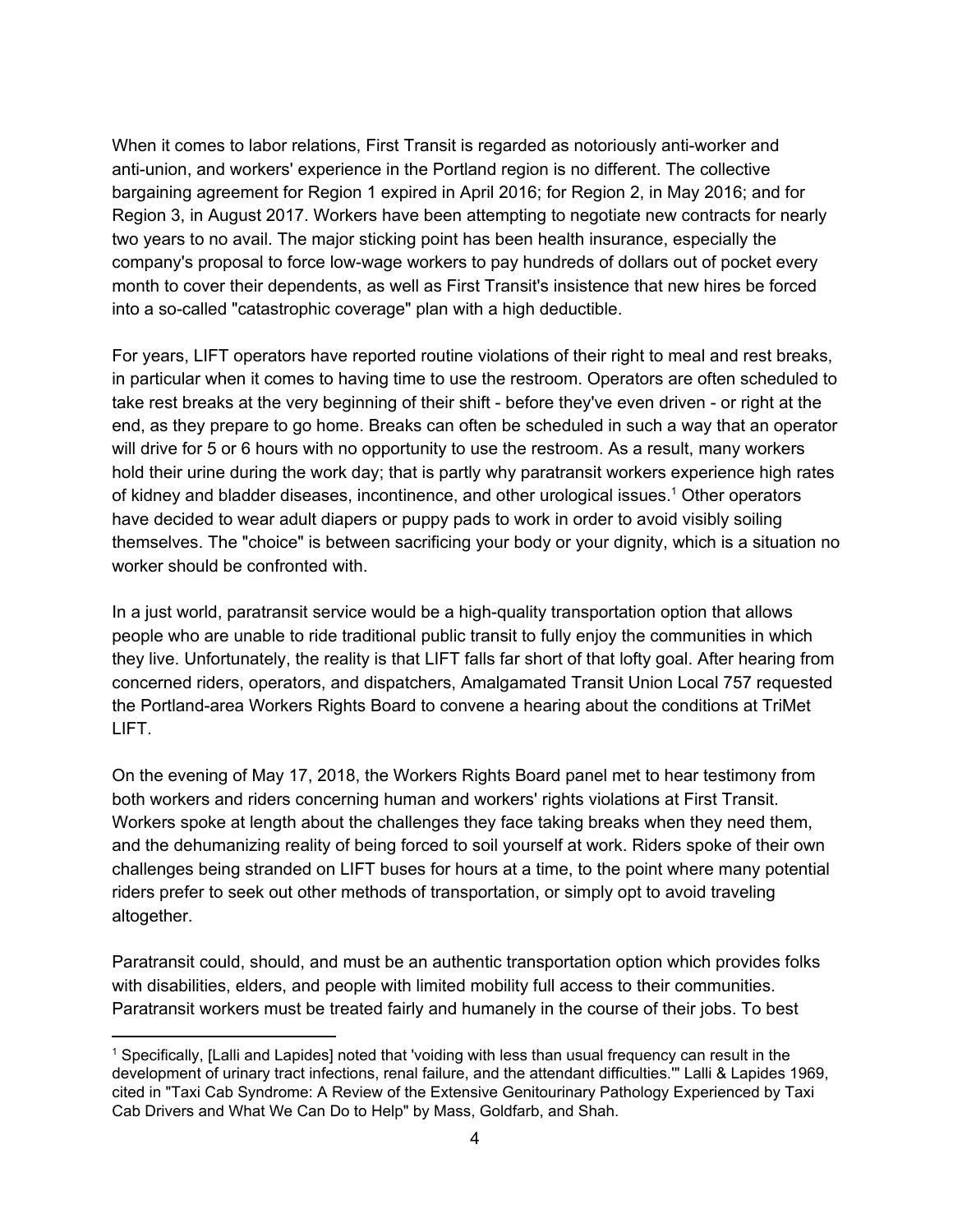assure those outcomes, the Workers Rights Board strongly urges First Transit and TriMet to improve LIFT service locally, for both riders and workers alike. Our full recommendations appear later in this report.

# **Issues Raised in Testimony**

Shirley Block, President of Amalgamated Transit Union Local 757, provided the opening testimony at the hearing. She began by discussing paratransit service and how it is provided in the Portland region of Multnomah, Clackamas, and Washington counties.

Block told the panel that paratransit is designed for people who can't ride on fixed route buses or light rail, mostly people with disabilities but also a lot of elderly people. People who use the service call and schedule rides ahead of time and are picked up and dropped off at their homes, places of work, or doctor's office directly rather than having to navigate to street corner bus stops. Block explained that LIFT drivers need special training in the use of specialized equipment that fixed route drivers don't need. Since 2007 TriMet has outsourced LIFT paratransit service to First Transit, which is one of the largest private transit corporations in the world.



*["First Transit is a notorious anti-union, anti-worker company that uses every delay and intimidation tactic in the union busting book… In fact there have been at least five strikes at First Transit and First Student properties in the last year alone."*

*-Shirley Block, President of Amalgamated Transit Union Local 757]*

ATU Local 757 and LIFT drivers who work in Washington

and Multnomah counties have been in contract negotiations with First Transit for over two years and have still not been able to come to a fair agreement. Block explained the difficulty the union has faced in those negotiations, particularly the difference in wages and benefits LIFT drivers get depending on which county they work in. When the union has tried to address with TriMet the problems and poor conditions under First Transit, TriMet's response has been that it is not their responsibility and that the union needs to take the issues up with First Transit. And when they bring issues to First Transit, they are told they need to talk to TriMet.

Just days before the May 17 Workers' Rights Board Hearing, LIFT drivers in both Washington and Multnomah counties overwhelmingly voted down First Transit's "last, best, and final offer." Since then workers have been gearing up for a possible strike, feeling that there is little else left for them to do after two years of failed negotiations.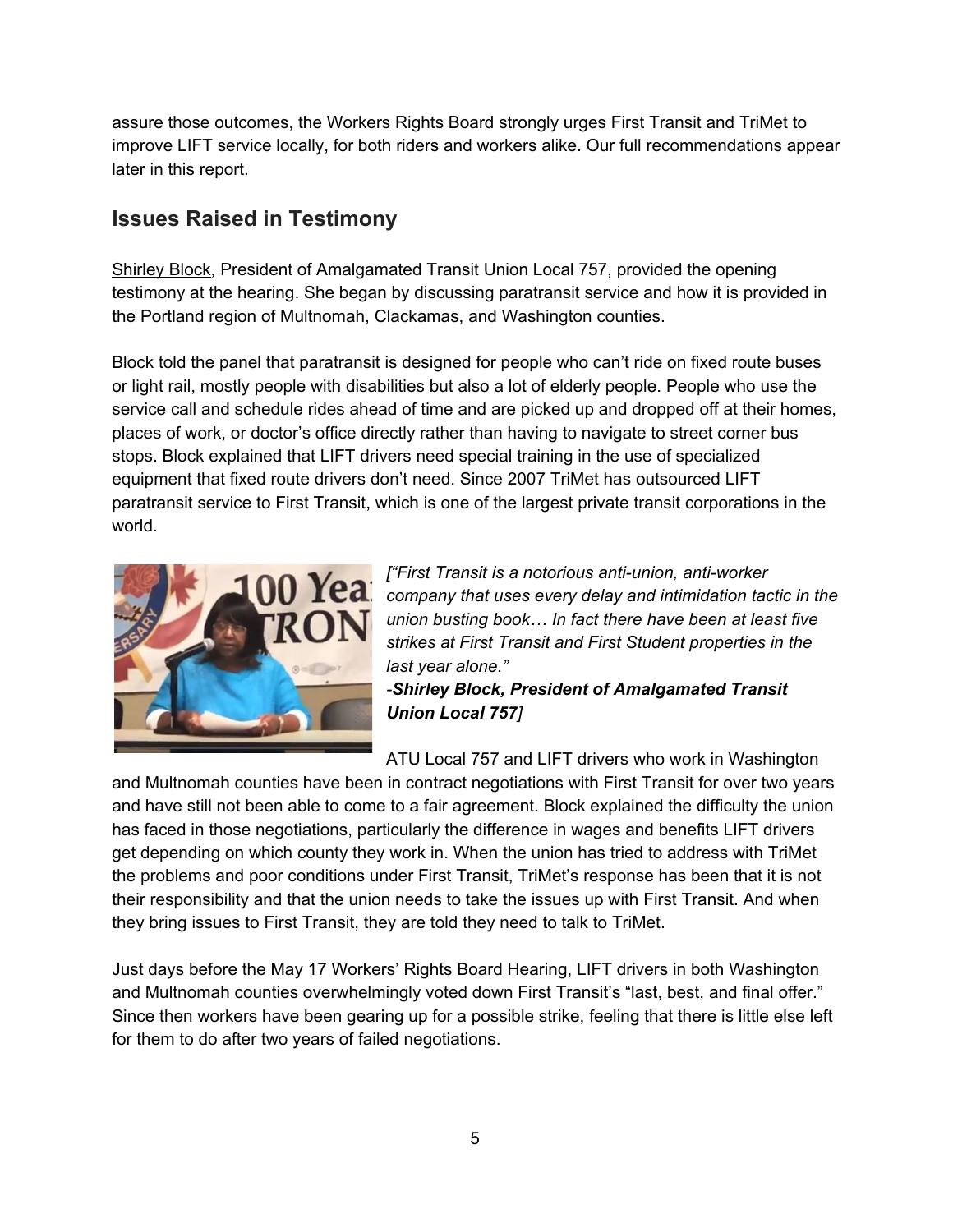Block reiterated that both drivers and riders are negatively impacted by the poor conditions under First Transit, and expressed her hope that drivers and riders can work together to solve the problems addressed at the hearing.

In response to Block's testimony, Senator Dembrow asked, "When you bring these problems [with First Transit] up to TriMet, how do they respond?" Block answered: "They say it's not us who are in charge."

Dembrow expressed grave concern about this, "We put a lot of public money into TriMet and TriMet is our transit agency, run by a Board appointed by our Governor. So are they saying they don't have a responsibility to oversee the people to whom they have issued this contract?"

Karen Kreutzer, is a former LIFT driver who discussed a number of alarming issues, not the least of which is the fact that LIFT drivers make less money per hour than their counterparts who drive fixed route service. In particular the issues of erratic scheduling and safety came up as significant and related problems in her testimony.

She would often have to wake up at 2:30 am to be on time for her shifts that started at 3:45 am. The problem was that she usually wouldn't hear from First Transit about whether she had a shift or not until late the night before. Kreutzer said that starting so early in the morning, and driving people with disabilities around all day with very little sleep the night before put both her own safety and that of riders at serious risk. If she or another driver in a similar situation were to fall asleep at the wheel it could mean serious injury or even death for anyone involved in the crash that would follow.



*["These long rides happen more frequently to people who are nonverbal and cannot complain. I do not think this is a coincidence. I see this as a violation and yet another incident of our customers being taken advantage of because of their disability."*

*-Karen Kreutzer, former LIFT driver]*

Drinking coffee on the job is one way she kept herself awake on long days with little sleep, but that always presented an

entirely different problem. Drinking coffee means having to use the bathroom. But riders can't be left on the bus by themselves, and according to Kreutzer First Transit keeps schedules so tight that it is often impossible to find time to use the bathroom, which presents a serious health risk to drivers if they frequently have to hold back using the bathroom for long periods of time.

Another issue addressed by Kreutzer that is related to safety and scheduling is that passengers—especially those who are nonverbal and so can't complain—are often kept on the bus for hours at a time, so long that they have accidents and go to the bathroom on the bus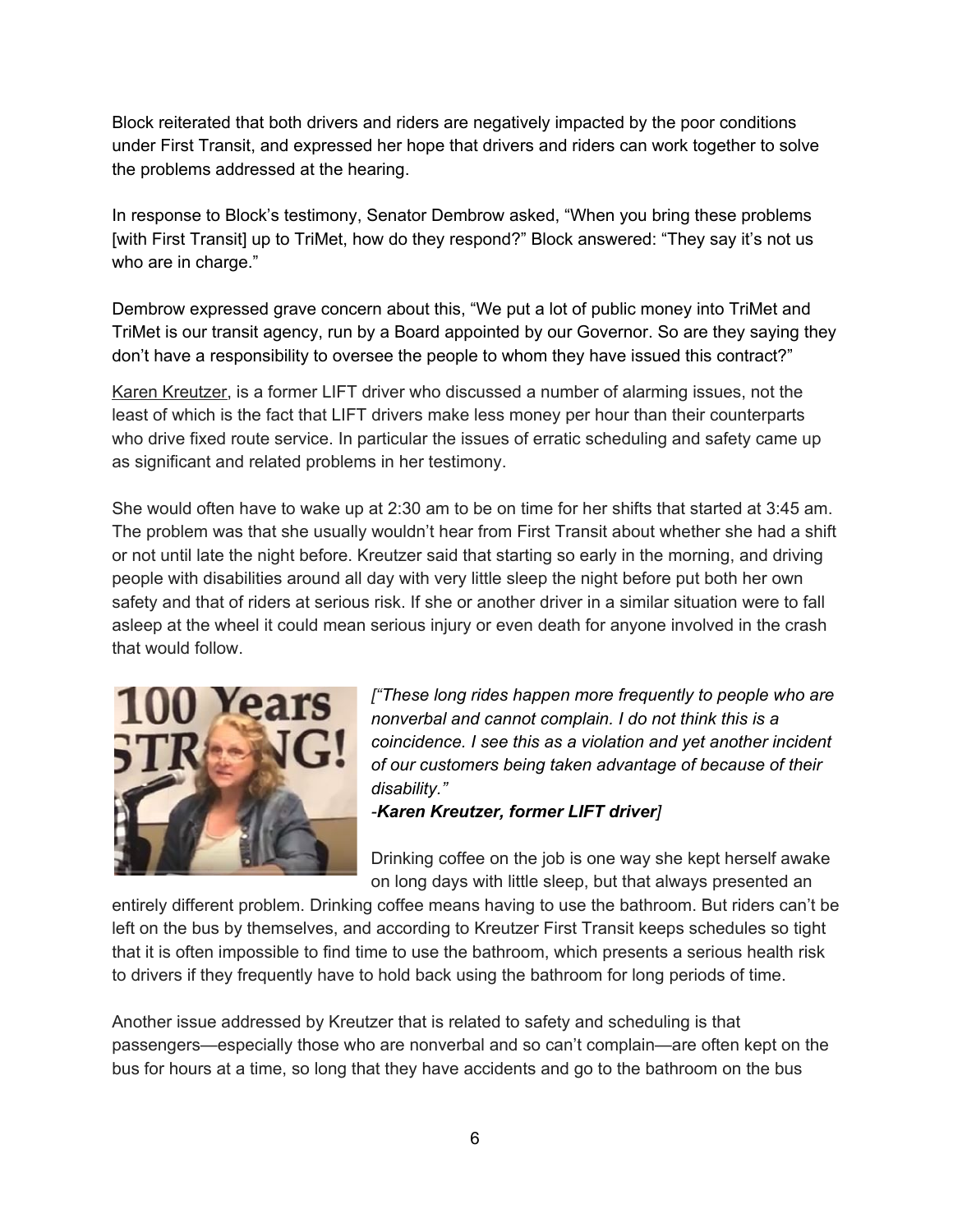causing health and safety biohazards for both riders and drivers. Kreutzer said that First Transit often leaves them without adequate biohazard kits on busses to clean up such accidents.

Rev. Cecil Prescod asked Karen Kreutzer, "You explained that First Transit has a motto, 'If it is not safe, don't do it…' Apparently this is not one that they follow. How does your inability to take reasonable breaks impact rider safety?"

Kreutzer responded, "It's dangerous…'holding it' for four hours or longer… It's hard to pay attention to the road, it's hard to pay attention to hazards, and it puts us all at risk."

After hearing this Prescod concluded, "It seems their true motto is profit over people."

Mary Maxwell started driving TriMet LIFT buses in 1998, and was a driver in Clackamas County until just a few months ago. In her testimony she talked about what it was liking being a LIFT driver before First Transit took over the service. According to Maxwell, before First Transit came in the work environment was wonderful, supportive, and drivers looked out for each other. She said that changed when TriMet contracted with First Transit in 2007. The working environment became hostile, service got worse for riders, and drivers felt certain that First Transit wasn't going to do anything about it.

Maxwell testified that before First Transit took over, drivers were able to map out their own routes based on their firsthand knowledge of their riders and what was not only most efficient, but what would be best for the driver and riders alike. First Transit has taken away drivers' ability to map their routes, and even their ability to see their route beyond the next few hours. This allows First Transit to add rides, alter schedules, and make changes mid-shift without drivers even necessarily knowing about it.

With that level of control over scheduling rides and route mapping, Maxwell said that First Transit schedules their breaks at bizarre times, like as soon as their shift starts. The result is often that drivers are stuck driving for long hours without a scheduled break, posing issues related to bathroom accidents similar to those discussed by Karen Kreutzer. This is, in fact, the issue that led Maxwell to quit her job after 20 years as a LIFT driver.



*["On Sunday, I wasn't able to get a bathroom break, and I shit my pants while I was at work. On Monday, I didn't get a bathroom break, and I shit my pants again. On Tuesday, I look at my manifest, and I see that one of the people I am transporting is the same person who sexually harassed me for two years. Break times on the manifest were all over the place, and so I knew that I might crap my pants again. And sure, I could file a report with First Transit about it, but they'd just edit it or say whatever they wanted and these issues would keep happening. I thought to myself, I shouldn't have to come to work every day prepared to shit my pants and I shouldn't have*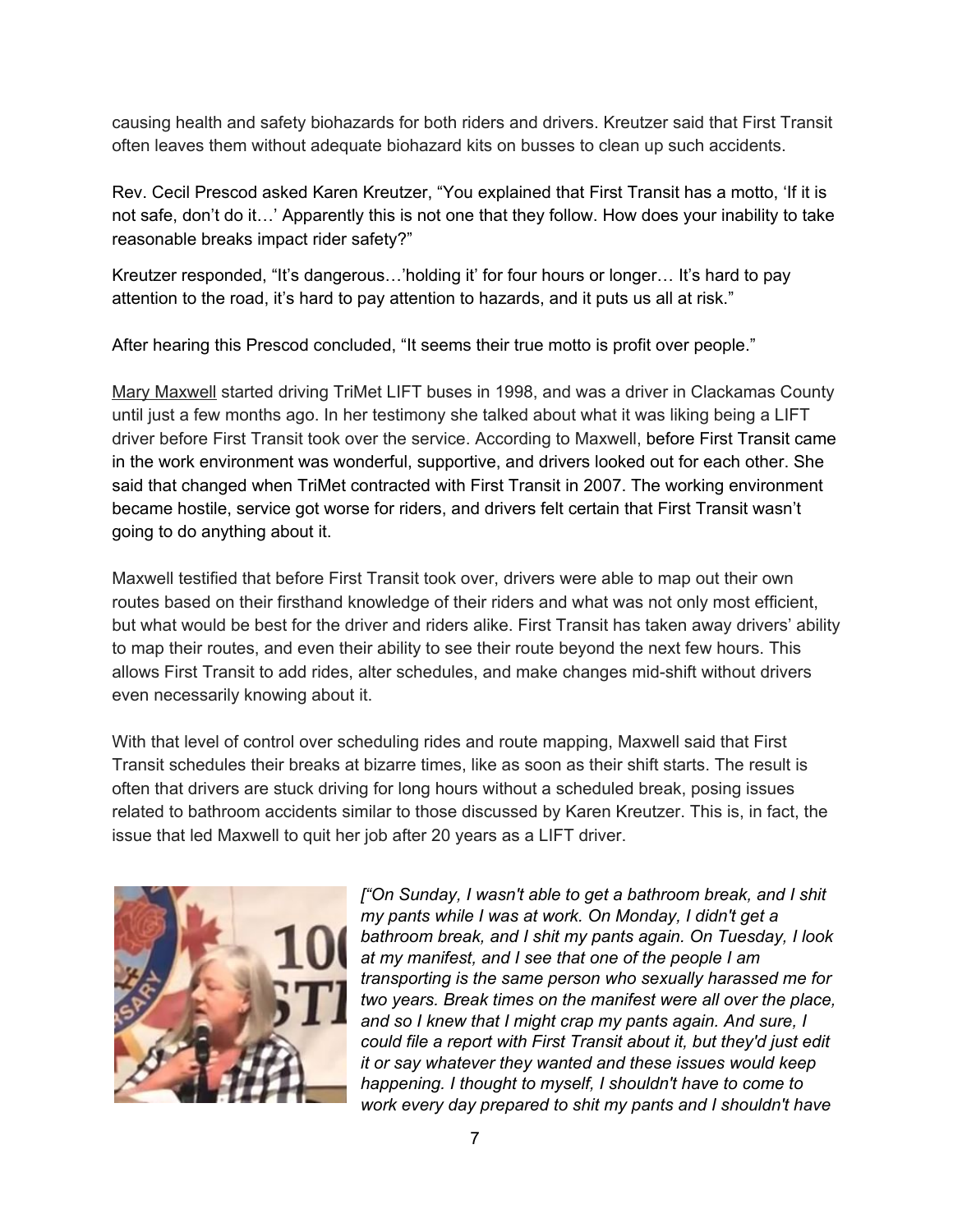to put up with two YEARS of sexual harassment from this person. And so I quit after 20 years on a job that I used to love. I realized that was the only way I would ever get another bathroom break in my life. The only way to keep myself safe from harassment. The only way to get some *dignity back into my life." -Mary Maxwell, former TriMet LIFT driver]*

Maxwell related her horrific story before 100 audience members. Two days in a row her shift breaks were scheduled so that she had long hours of driving with no breaks. Two days in a row, because she was not able to use a bathroom in time, she soiled herself. On the third day, when she saw that she had to give a ride to a rider who had repeatedly sexually harassed her, that she had another long stint without a break, and with certainty that First Transit would do nothing if she issued a complaint, she decided for the sake of her own dignity to quit and she walked off the job.

Cathy Redwine is the ATU 757 Liaison Officer for TriMet LIFT operators in Washington County, and has driven LIFT buses for 14 years. She began her testimony by stating that First Transit operates the workplace through a climate of fear. She stated that many drivers wanted to speak at the hearing, but chose not to because they were afraid that First Transit would retaliate against them. She also said that First Transit edits SIP (Service Improvement Process) forms that are submitted by drivers and takes action based on the edited versions, which often look nothing like the original versions written by the drivers.

As a union representative, Redwine talks with other drivers everyday, and they share their stories with her. She said that drivers tell her their buses are poorly maintained, and they are told to ignore warning lights that indicate operational problems with the buses. Drivers in Multnomah and Washington County are expected to clean their buses, but are given almost no supplies or biohazard training to be able to do the cleaning properly. She said that this highlights how, despite TriMet's expectation that the same type and quality of service will be provided across the Metro area, there is in fact a stark lack of consistency between First Transit operations in each of the Metro three regions where they are providing paratransit service.



*["Ultimately, what I've seen in the workplace has led me to a simple conclusion: it's all about padding First Transit's bottomline. Profits over people. It's sickening." -Cathy Redwine, ATU 757 Liaison Officer for TriMet LIFT operators in Washington County]*

Redwine highlighted other issues as well that were indicative of service in Washington County where she primarily works. These issues include broken routing computers, and drivers wearing diapers because they

don't get frequent enough bathroom breaks. She said that she has brought pillows to work for over a decade because she often needs them to cover the driver's seat after it has been soiled by the previous driver. Another issue she talked about was drivers being forced to use old buses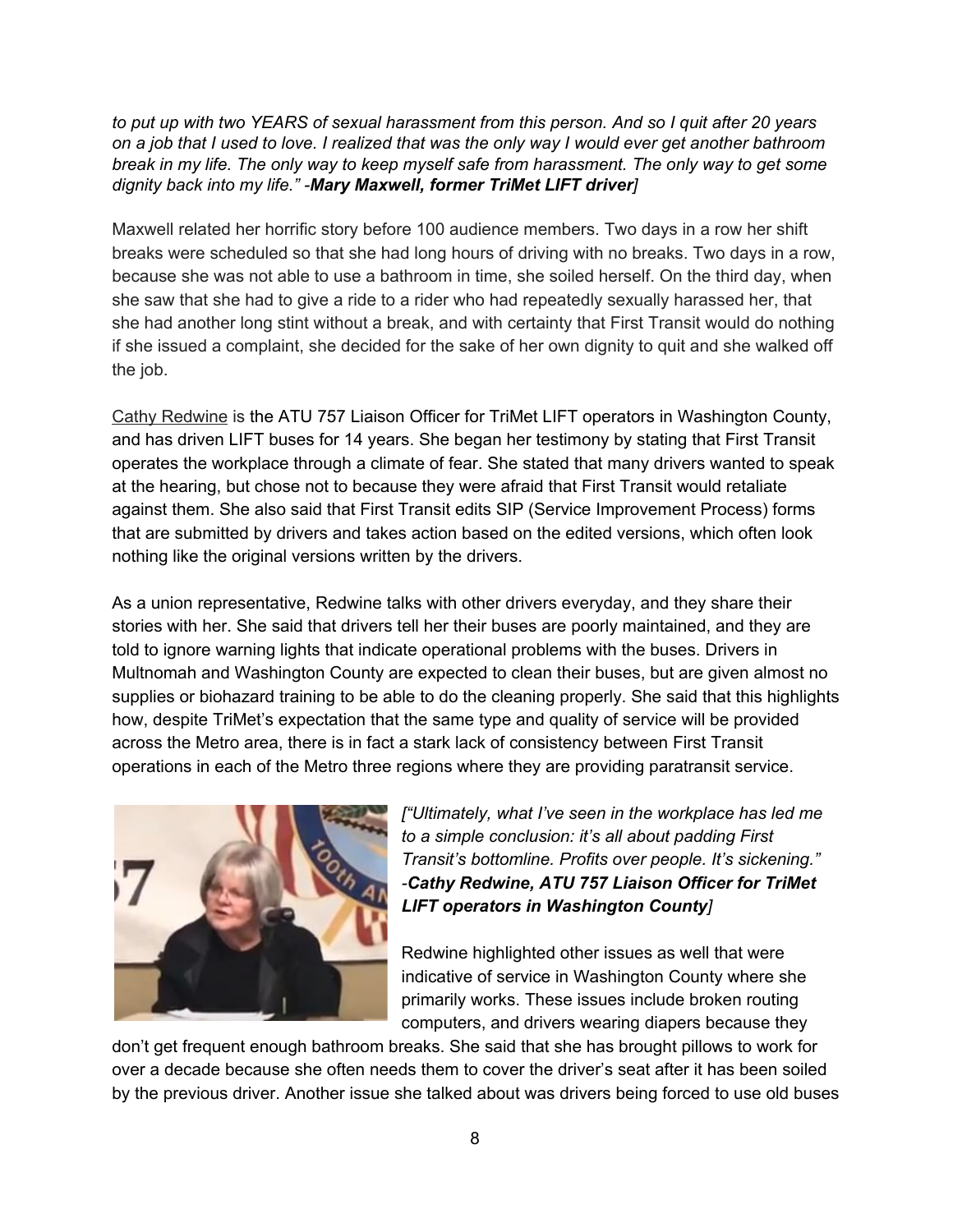in order to reduce wear-and-tear on newer equipment. When workers complained about using out-of-date buses, First Transit blamed Trimet, and then TriMet responded by turning around and blaming First Transit.

This back and forth game of whack-a-mole whereby companies refuse to operate with transparency and actively dodge accountability is common among public services that have been contracted out to private for-profit companies. As is evidenced by the testimony of drivers at the May 17 hearing, this is clearly the case with TriMet's LIFT service under First Transit.

Redwine ended her testimony by emphasizing her belief that the problem at the root of all of these issues is that First Transit operates on a model that places profit over people. In its attempts to pad its bottomline and squeeze as much profit out of taxpayer funded public services as possible, First Transit is all too willing to cut corners and create an unhealthy, unsafe, and toxic environment for both drivers and riders.

In response to the drivers' testimony, Orlando Lopez commented, "It is clear to me and to everyone on this panel that you are very compassionate, and driving passengers around gives you joy. You are not doing it for the money, but who does not want to be compensated for their labor? It is not too much to ask for that along with good working conditions."

Nico Serra is a disability rights activist who formerly used LIFT paratransit service, but stopped because the quality of the service under First Transit was so poor. During their testimony, Serra recalled the passion for the work that they used to observe in LIFT drivers. Serra told the audience that through conversations, they came to realize that LIFT drivers' passion for their work was often fueled by the fact that they themselves had their own disabilities or health conditions. As a result they directly identified with the riders they worked with. Serra said that drivers often spoke of how they feared they wouldn't be able to continue doing the work they love because the conditions under First Transit were so poor.



[*"There needs to be a very clear and appropriate minimum standard of treatment for people with disabilities, elders, and others with health conditions on TriMet LIFT buses, which includes the drivers. TriMet needs to strongly consider collaborating with others that are willing to actively hold First Transit accountable to these relevant and necessary changes. If First Transit won't listen and implement proper treatment of drivers and riders, then TriMet needs to end their contract with them." -Nico Serra, disability rights activist and former LIFT ride***r** ]

Serra described their experience riding LIFT buses, reiterating earlier testimony that both riders and drivers are often stuck on buses for hours at a time with no food, water, or ability to use the bathroom. Particularly during the summer, the buses are what Serra called "their own special kind of hell" with broken or barely working air conditioners, and with windows that are too small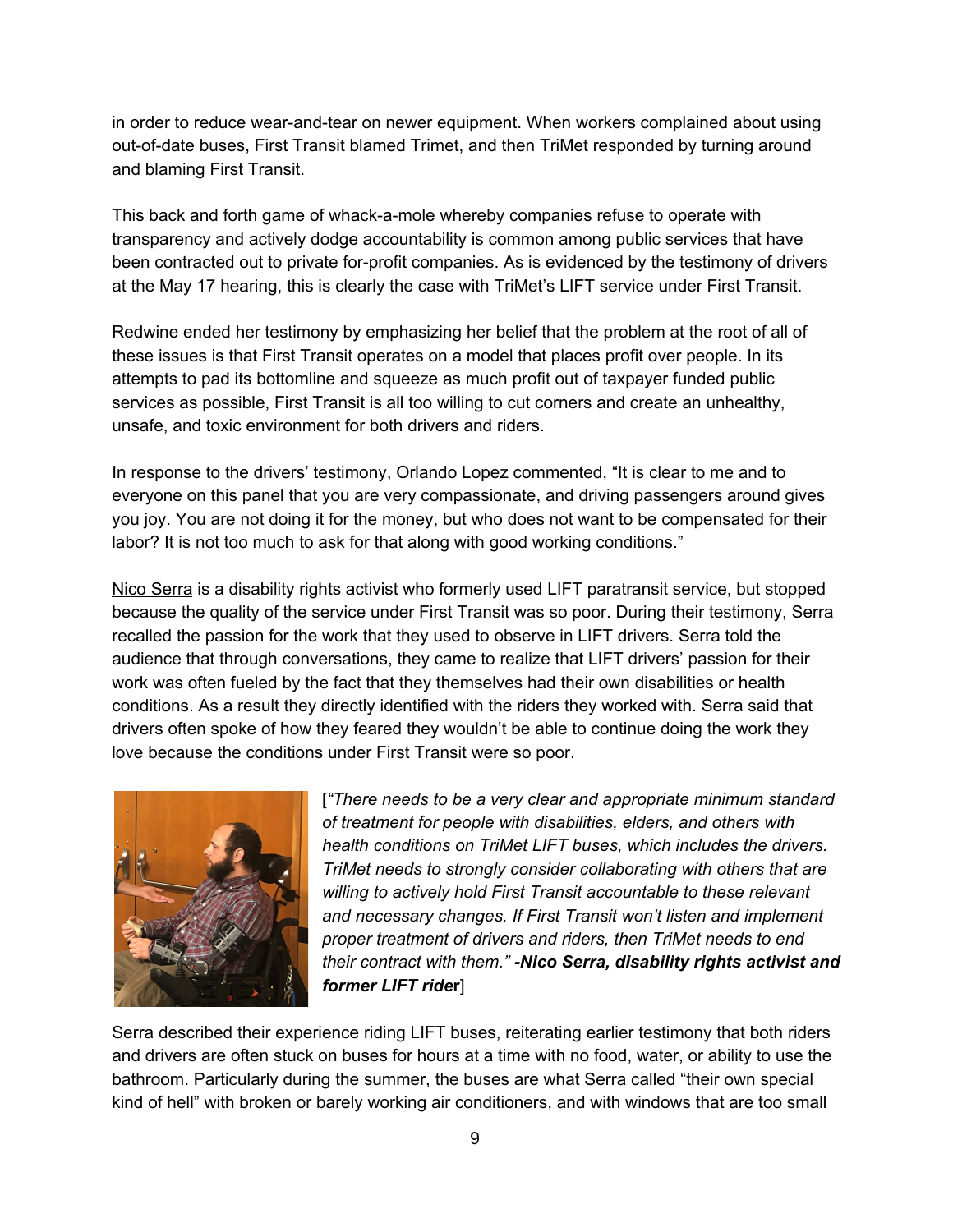and often out of reach of riders on bus rides that can last for as long as two to four hours. During these long rides, Serra said that riders are not allowed to get off the buses even if they need to, and that they have talked with personal care assistants that have to medicate their patients before putting them on TriMet LIFT buses because the conditions are so difficult. Serra pointed out that even healthy people would have difficulty being on a bus for so long without being able to use the bathroom. Serra used to carry nose plugs when they rode LIFT buses because bathroom accidents were so common.

Serra pointed out that there is a direct connection between the way both riders and drivers are treated by First Transit, and said that the way they are treated by the company is a shame and an embarrassment to the community. Pointing out that this is an issue that affects all of us, Serra noted that people with disabilities make up at least 20% of the Multnomah County population and that the rest of us are only one accident or health crisis away from being disabled. Serra ended their testimony by calling on TriMet to hold First Transit accountable.



Will Fuller is a board member for the organization Elders in Action, as well as a volunteer advocate for the elderly. In his testimony he related concerns that he has been hearing about the LIFT service from elderly people and described the things he has heard as "shocking." He related concerns about long waits for rides and rides being canceled or not showing up. Many elderly people have had experiences with the inflexibility of the LIFT system under First Transit where their ride came too early and they were still inside their doctor's appointment. Because they weren't outside waiting, their ride left and the rider was stranded.

Fuller pointed out that the problem in such stories wasn't that the drivers weren't doing their jobs; it's that the system run by First Transit is not doing its job. As brought forward in previous testimony, First Transit overloads drivers schedules. If someone isn't there ready to be picked up when the driver shows up, then First Transit will cancel the ride and send the driver to a new pick up. But this has serious consequences for the vulnerable people who are left stranded with no way home from their medical appointments.

Fuller ended his testimony by stressing the need for First Transit to treat both its drivers and the riders that they serve with the respect that they deserve.

Dr. Beth Omansky has been a LIFT rider for 15 years and started off her testimony by stating that she did not take a LIFT bus to the hearing because she wanted to be there on time. Omansky focused her testimony on the certification process required for people with disabilities to use TriMet's LIFT service.

Previously the process was easy, but that too changed when First Transit took over. The process now includes multiple interviews in addition to all the paperwork that must be filled out. Omanski said that she has used similar services in other cities and has never had as much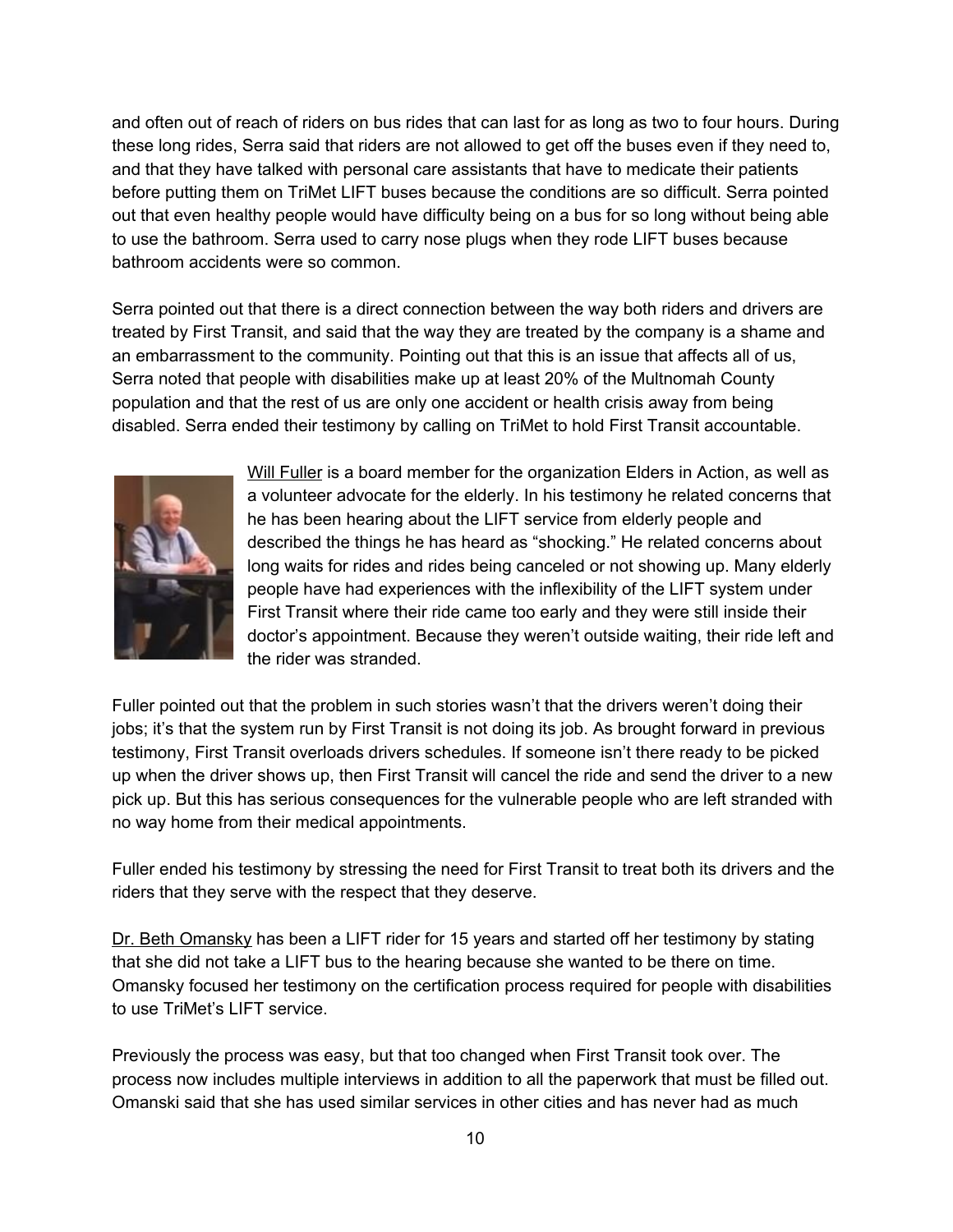trouble as in Portland, nor has she ever had to recertify every three years as is the policy with LIFT. In addition to the difficult and lengthy certification process, Omansky said that she was not even notified when her certification recently ended. She found out when she went to book a ride and was denied service.



[*"It's clear when you go into the initial interview that the idea is to rule you out. It's a grueling and emotional process, and I don't why we all have to go through this." -Dr. Beth Omansky, LIFT Rider*]

When Omansky called to find out what why she was not notified about her certification lapsing she was told that she had been sent a letter in the mail to inform her. Omansky explained that she is blind and so is unable to read such mail. She has informed TriMet a number of times that she needs to receive electronic communications so that her access technology can read notifications to her. She was told that electronic notifications are not possible.

Omansky has experienced other problems in the past with the recertification process. The last time she went through the process she had to provide medical documentation of her disability because they lost the documentation she had already sent, which is a potential HIPPA violation.

In response to the drivers' and riders' testimony about long delays and difficulties getting to appointments on time, Barbara Diamond asked rider Beth Omansky, "Would it be fair to say, based on your knowledge and experience, this system does not support the ability of people with disabilities to obtain and retain employment?"

Omansky answered, "Yes, it makes us unreliable people."

Diamond followed up with a question about how the difficulties riders face affect their ability to have a normal social life. Serra answered, "We don't go out beyond necessity. Most of us have very small lives and they don't need to be."

Jill Carillo provided the final testimony of the hearing. She is a dispatcher for C-VAN, which is the equivalent of TriMet's LIFT service across the Columbia River in Vancouver, WA. Carillo is also the labor representative on the C-Tran Board of Directors. She testified to the stark and disturbing difference between this same service as it is provided in the two neighboring cities, Portland and Vancouver. The big difference between C-VAN and LIFT is the fact that C-Van is operated in-house by C-Tran, it is not contracted out to a private for-profit company like TriMet's LIFT service.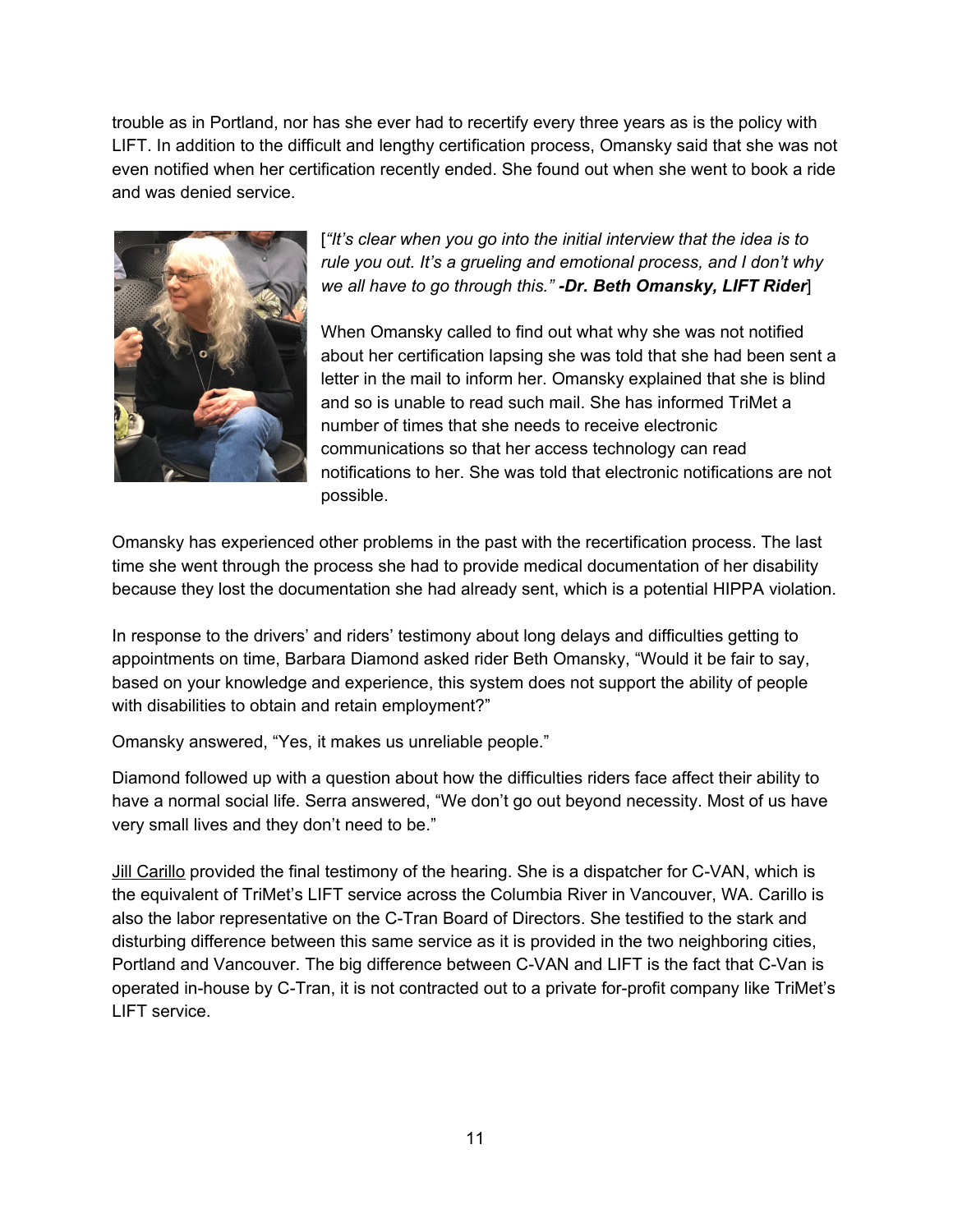

*["First Transit is a for-profit contractor that's trying to wring as much public money out of workers, riders, and the community as possible… I've come to a simple conclusion, listening to my sisters & brothers down here in Portland, and reflecting on my experience at C-VAN: paratransit service works best when it's provided in-house." -Jill Carillo, C-Van Dispatcher, C-Tran Board of Directors Labor Representative]*

Carillo addressed the issue brought up by Mary Maxwell, who testified about First Transit's response to her suffering repeated sexual harassment by a male passenger. Despite filing complaints, Maxwell was told by First Transit that there was nothing they could do. However, according Carillo both C-VAN and LIFT use the same software, called Trapeze, to schedule rides. According to Carillo, who as a dispatcher uses the software daily, there is a checkbox in the system that could easily be marked that would ensure that the particular passenger always had a male driver. But according to Maxwell First Transit claims there is nothing they can do.

While admitting that no system is perfect, Carillo testified that they have virtually none of the disturbing problems in Vancouver that are faced by LIFT drivers and riders in the Portland Metro Area. C-VAN is safer and has fewer bus crashes due to lighter schedules and better driver training, and rider service is better with a clear standard that riders should not be on the bus for any longer than one hour. Carrillo said that with the service in-house, drivers enjoy coming to work. They have a sense of family amongst themselves, and they have almost achieved pay parity with fixed-route C-Tran drivers.

After hearing testimony from Carillo about the superior service that C-VAN offers through the public transit agency in Vancouver, Washington, Senator Dembrow commented,

"In the past we've tried to pass legislation that tightened up our rules around public contracting, contracting out. And presumably agencies, public bodies, are supposed to only be contracting out when the result is equal or superior service. And they're not supposed to be contracting out just to save money by paying workers less. We don't have that in statute. Although we tried to, we were told it was not necessary, and I couldn't convince a majority of my colleagues that it was necessary. What I've heard tonight just reminds me that we need legislation like that."

He asked Carillo, "Is the funding for C-Tran better than funding for TriMet?"

Her response: "No, not at all."

Carillo went on to specify that when C-Tran decided to bring paratransit services in-house, the "largest factor in the decision was being able to control quality of service."